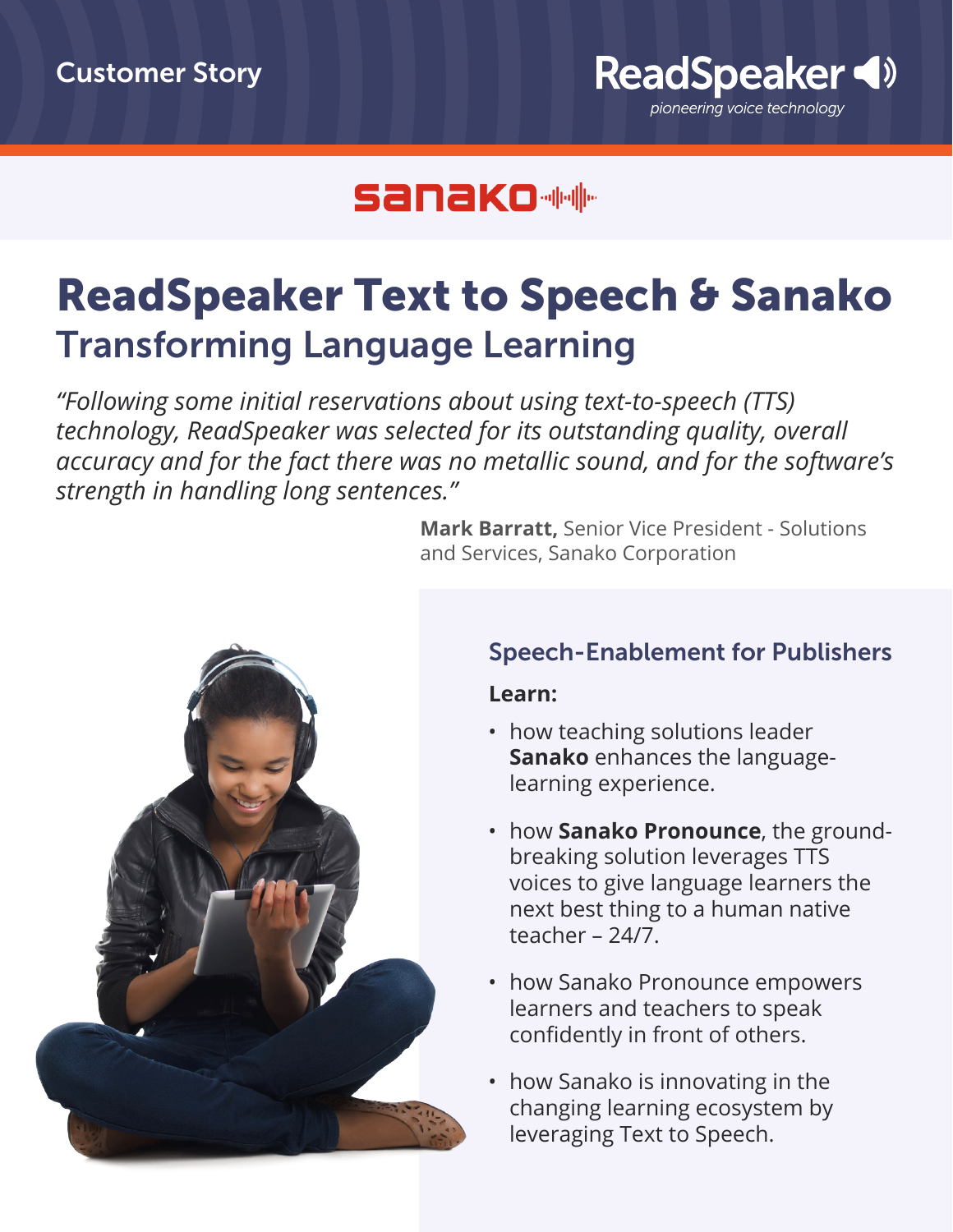# Executive Summary

This case study introduces a success story from Sanako, a global language labs and language teaching solutions leader. Sanako's Pronounce solution leverages automated speech recognition software together with text-to-speech, enabling language learners of all ages from around the globe to access the next best thing to a human teacher, 24 hours a day, 7 days a week.

Sanako developed Pronounce by working with teachers with high expectations in terms of voice quality. They looked at the best quality text-to-speech voices on the market. Initial concerns surrounding the use of synthetic speech technology were dispelled thanks to the superior quality and accuracy of ReadSpeaker text to speech, enabling Sanako Pronounce to promote four core language skills:

- **Listening ⊘** Reading
- **⊘** Speaking

**Writing**

Overall, this case study provides insight into the rapidly evolving field of learning and how Millennials, children and students currently in the education system have totally different expectations and approaches to learning compared to their teachers, professors, tutors and parents.

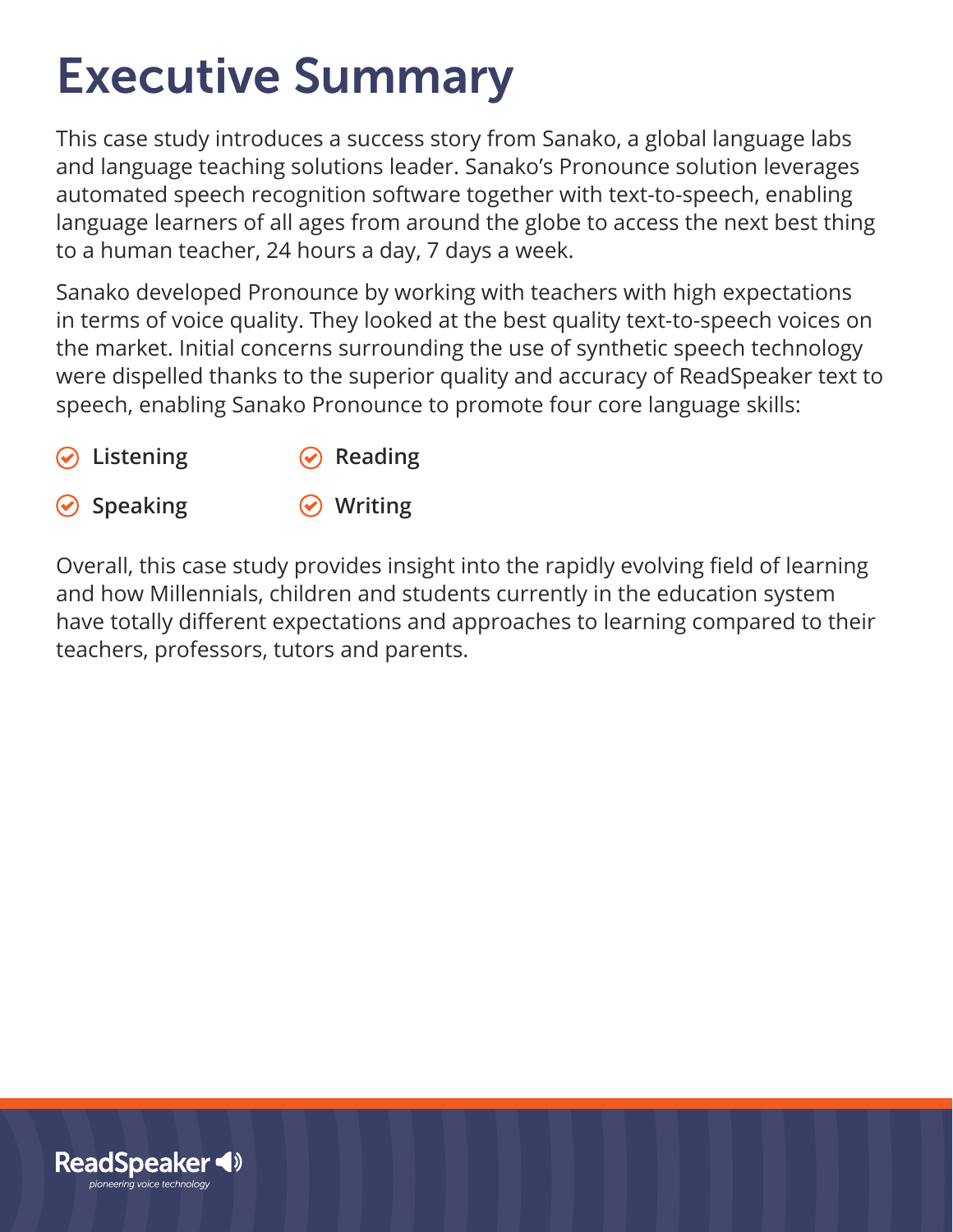| <b>Challenges</b>                                                                                                                                                                                                                                                                                              | <b>How TTS Helped</b>                                                                                                                                                                                                                                                                                         |
|----------------------------------------------------------------------------------------------------------------------------------------------------------------------------------------------------------------------------------------------------------------------------------------------------------------|---------------------------------------------------------------------------------------------------------------------------------------------------------------------------------------------------------------------------------------------------------------------------------------------------------------|
| Teachers acknowledge that in a<br>classroom full of learners giving<br>attention and allowing all users to<br>speak can be a challenge. If you ask<br>each student in a class of 25 to speak<br>for 1 minute then each one speaks for<br>1 minute and listens to others for 24.                                | Sanako language learning solutions<br>allow every student to speak and get<br>feedback on the spot. All students can<br>practice at the same time and therefore<br>spend more time speaking.                                                                                                                  |
| Teachers from around the world<br>confirm that one of the big issues in<br>their profession, one that is especially<br>relevant in language teaching, is<br>working with learners who are<br>extremely nervous of speaking in front<br>of other people.                                                        | With Sanako's language learning<br>solutions, this delicate hurdle is easily<br>solved. There's no need for shy learners<br>to feel embarrassed. They can learn<br>and practice in the privacy of their own<br>space until they feel confident to talk in<br>front of others.                                 |
| Many teachers globally acknowledge<br>themselves that they are not 100%<br>comfortable speaking the language<br>they teach. They may master the<br>workings of the language well enough<br>and be perfectly skilled at teaching<br>their students, but they may lack<br>confidence in their own pronunciation. | Sanako's language learning solutions<br>are the perfect solution for teachers to<br>finetune their own pronunciation and<br>put it to the test before facing the class.                                                                                                                                       |
| Engaging course material means<br>active learner interest, which leads<br>to increased assimilation. Every time<br>a course is published, editorial effort<br>is channeled into creating exciting<br>material for learners. Even so,<br>individual learners still struggle to stay<br>actively engaged.        | Sanako language learning solutions<br>have integrated text to speech<br>capability with ReadSpeaker TTS<br>software. Language students are free<br>to choose any material from their own<br>specific interest areas available on the<br>web for far more stimulating listening,<br>with the greatest results. |

For more information about Sanako, please visit: **www.sanako.com** Try an interactive demo of ReadSpeaker Voices here: **www.readspeaker.com**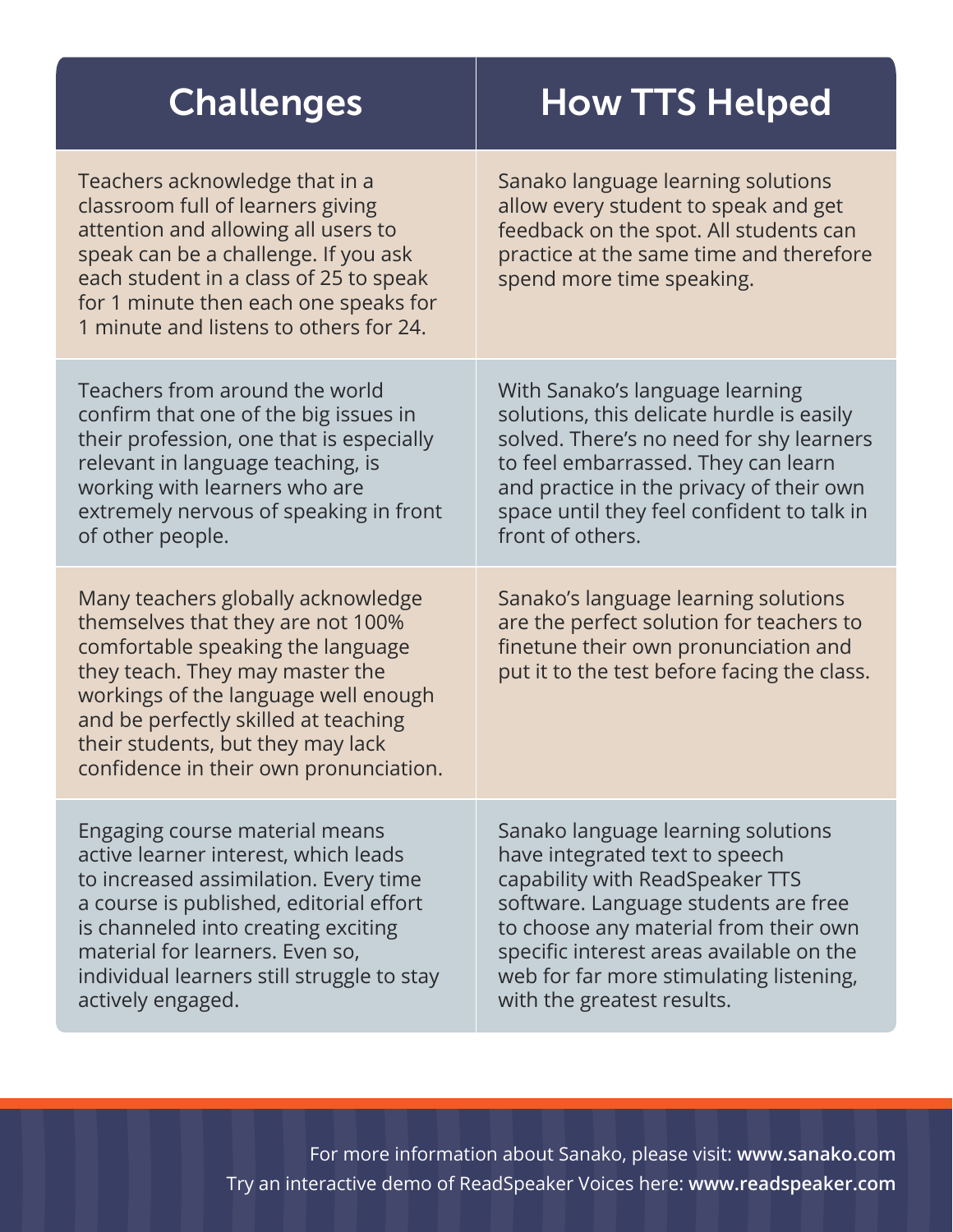Sanako's language solutions are relevant for and are making a positive impact on all language-learning contexts: from school education to language training at any stage in people's lives and careers.

Education planners and companies are currently transitioning from traditional, formal and sporadic talent development practices to new approaches that resonate with how Millennials and kids prefer to learn today. In fact, it is becoming clear that these approaches also work better with today's hectic multitasking lifestyles - regardless of learning age groups.

Millennials choose to learn in new and different ways. For them, formal learning doesn't contribute much to substantial retention and they expect more informal, on-demand learning sources to acquire and assimilate knowledge. For these learners, context is more important than content.

If we consider the traditional language class: averages of 20 pupils per class, total class time 2 hours/week, including teacher speaking time at the beginning and end of lessons – it's obvious that there's not much active speaking time for each student.

As learning increases with experience, forgetting also increases in relation to the time spent away from task performance.

We forget an important part of what we learn within a day, and within a week of a training event we can forget as much as 90 percent (according to Herman Ebbinghaus' research, represented in the Forgetting Curve below):

**The Forgetting Curve** 



*Source: en.wikipedia.org/wiki/Forgetting\_curve*

**ReadSpeaker** pioneering voice technology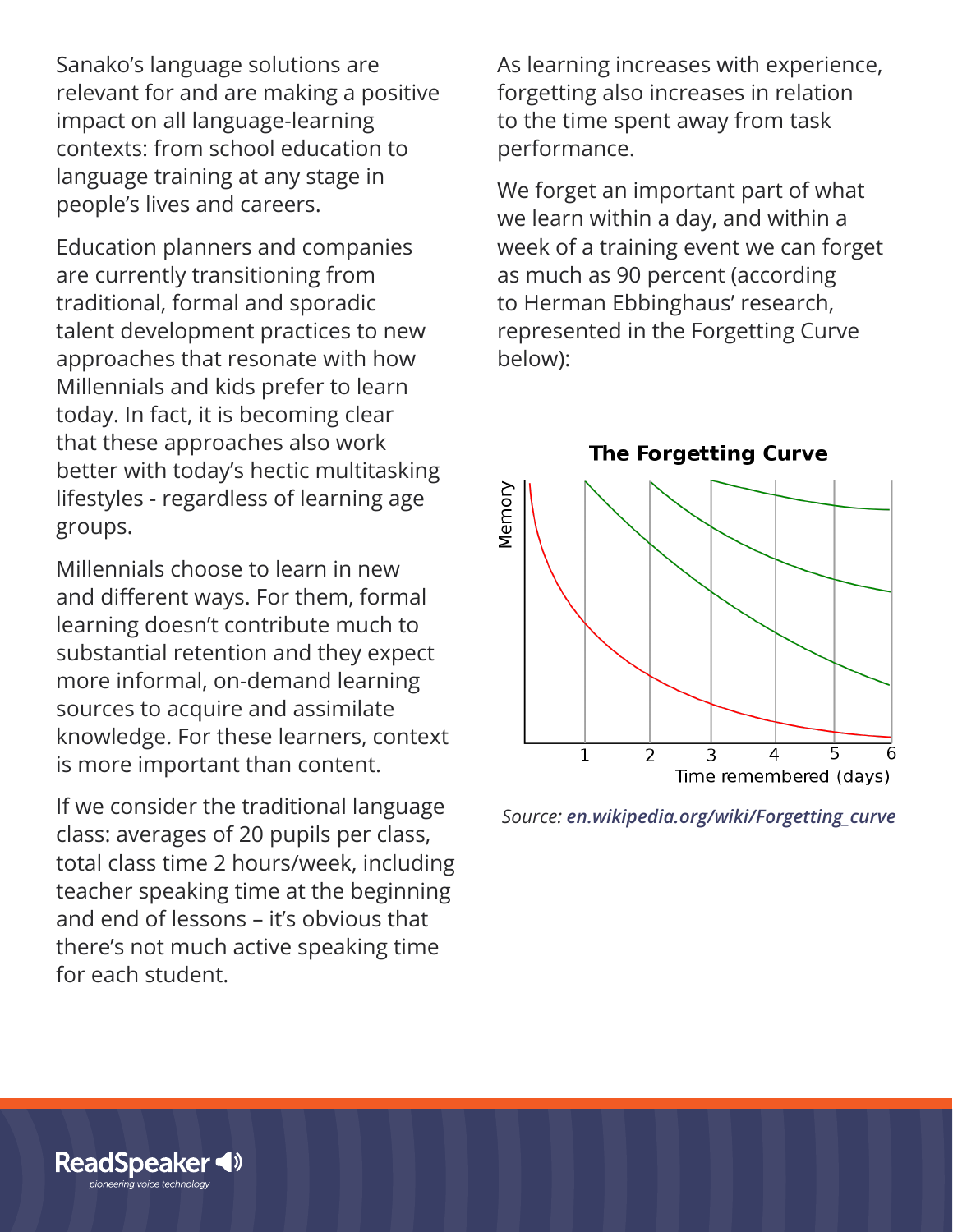Sanako's solutions with TTS Voices give language teachers and learners alike the flexibility of adopting different approaches for continuous learning that work best for everyone in the class.

Although formal training is important, it is equally important to have the perfect blend of informal learning as part of a broader formal teaching plan. The results have proven to be significant improvement in knowledge, skills, and attitude at school and in professional spheres. This is primarily since formal learning captures and covers implicit and explicit information, and informal learning helps imbibe tacit information.

Sanako's Language Learning solutions are among the most successful ways to bring learning closer to students instead of bringing students closer to learningmaking the learning experience more positive.

Sanako provides TTS solutions in a wide array of languages from around the world, including English, French, Spanish, Italian, German, Portuguese, Chinese, Swedish, Russian. Sanako works with educational institutions teaching children of any age from kindergarten grade all the way through to higher education and further education.



*Source: www.sanako.com/products/pronounce*

For more information about Sanako, please visit: **www.sanako.com** Try an interactive demo of ReadSpeaker Voices here: **www.readspeaker.com**

### *"I do love it when kids say: 'I said it out loud and it didn't sound right'"*

Anonymous Sanako customer